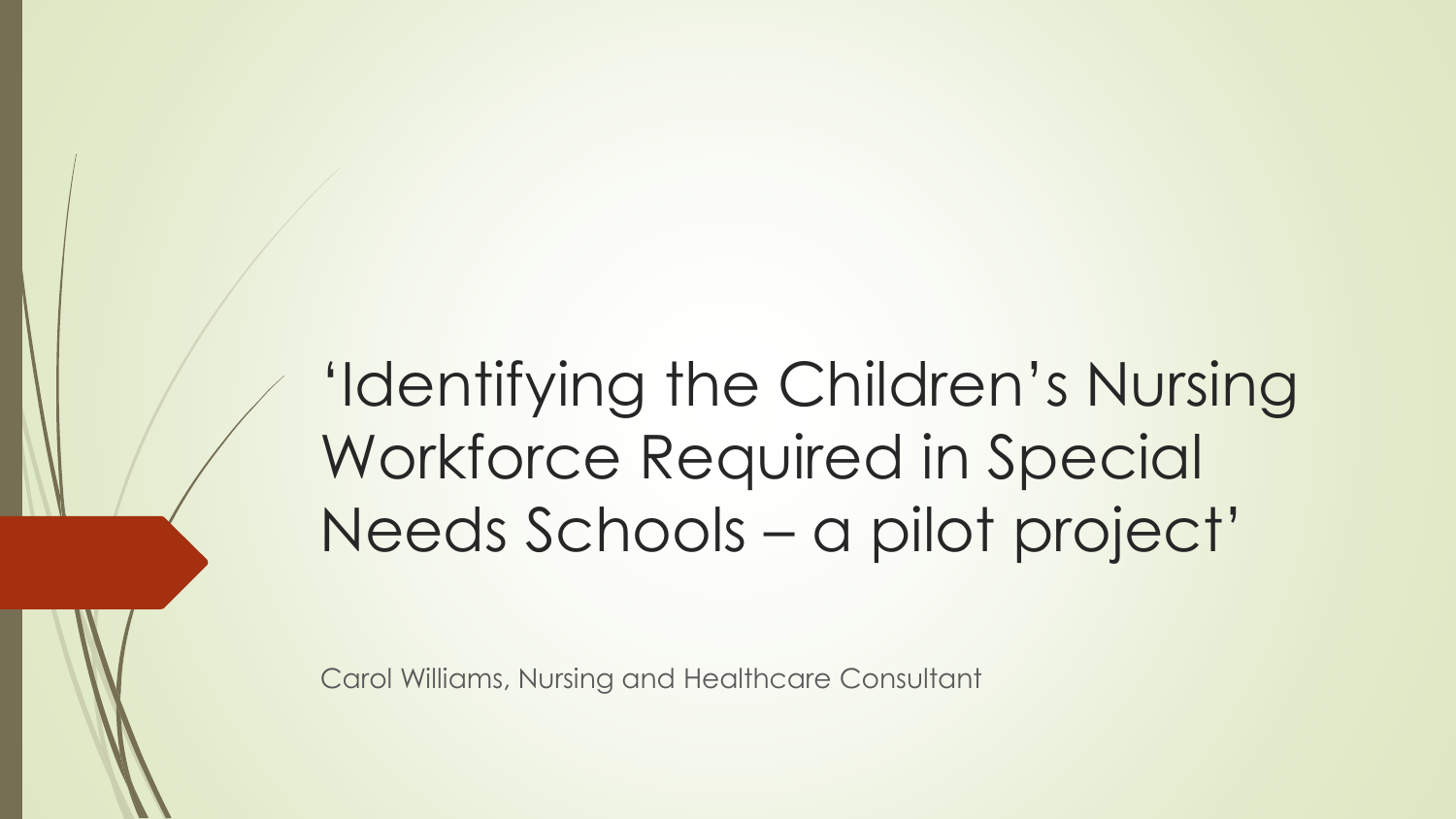#### Introduction & background

- Review of Special Schools Nursing Services in Bradford
	- Discussions with NICE, Department of Health & local commissioners
- Concerns raised across the country, often related to incidents and near misses e.g. Kent Head Teachers
- Trudy Ward's work on a tool to assess nursing needs: Assessing nursing needs in school tool: Commissioning and workforce planning tool
- RCN updating guidance for Community Children's Nursing Teams
- Roundtable hosted by RCN and Bradford District Achievement Partnership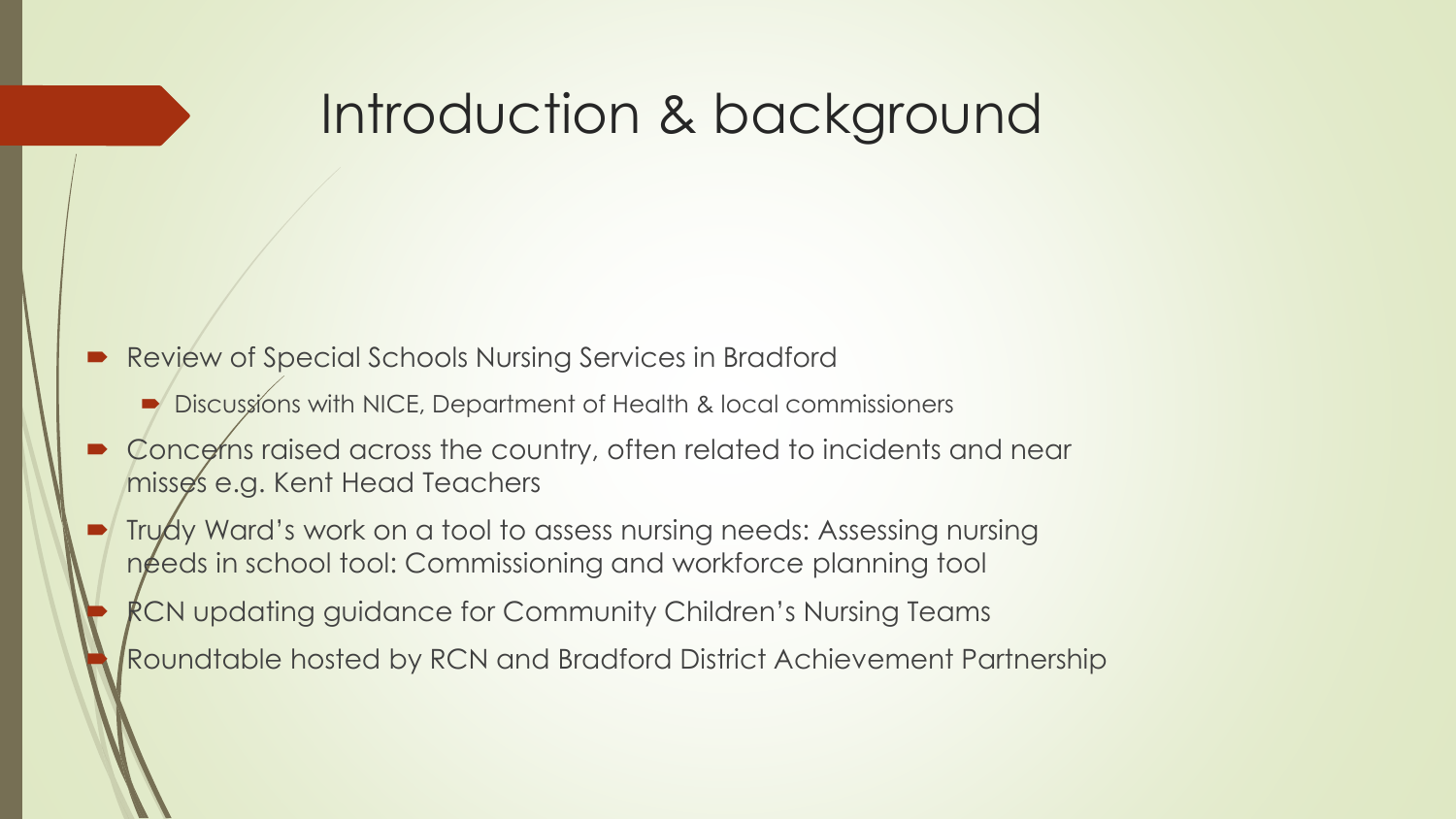#### Roundtable Involved Head Teachers,



Commissioners & LA lead from 5 areas:

Bradford Kent Sheffield South Wales West Sussex



Discussion regarding the way forward resulted in an agreement to undertake a study to assess the nursing needs of all children in special schools within the areas using Trudy Ward's nursing needs assessment tool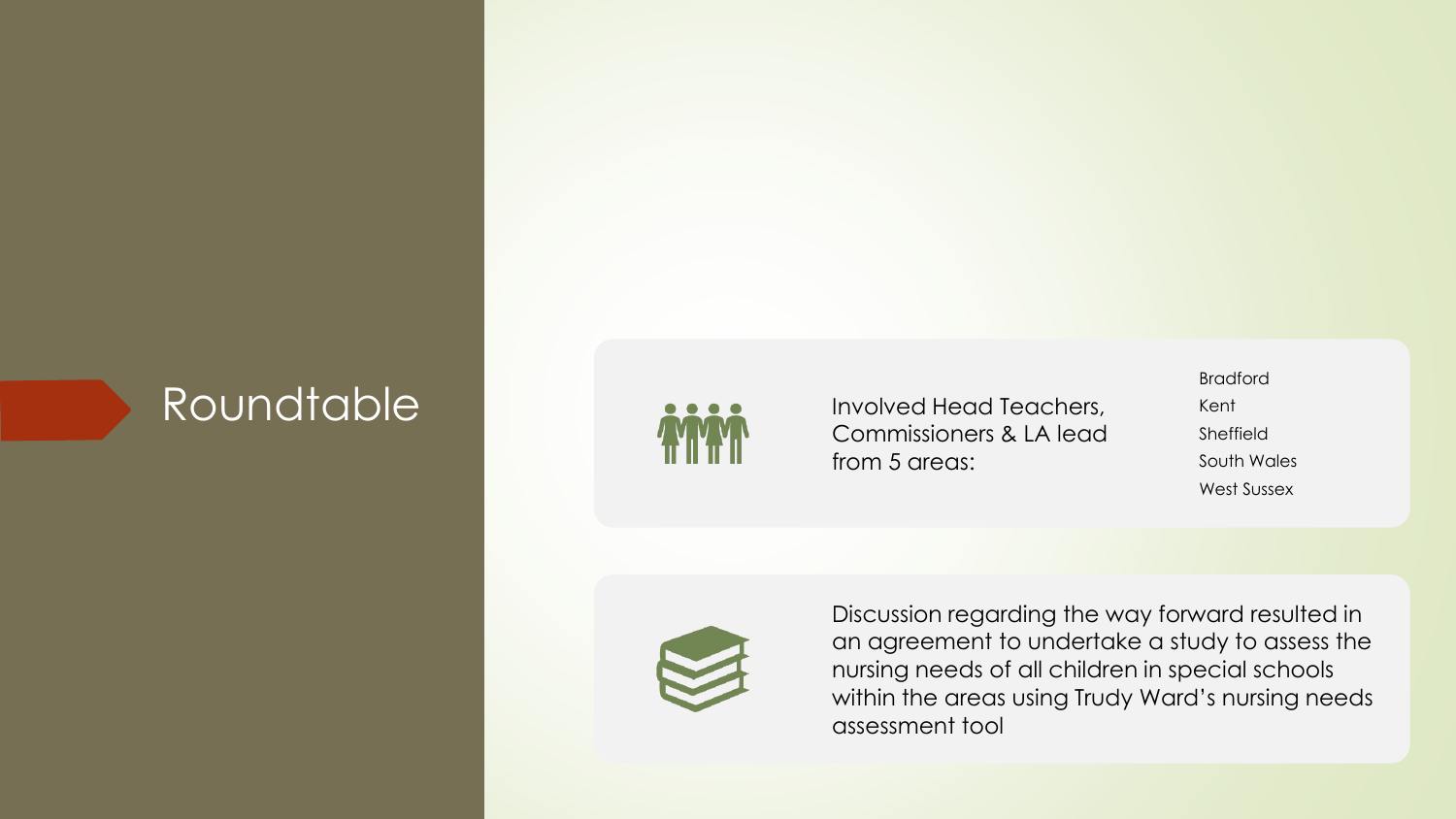**MMM** 

One individual undertakes training of the teams to ensure consistency in application of the tool



Methodology

Children's Nurses with experience of looking after children with special needs to collect the data in the autumn term of 2018

Data to be collected on all children in identified schools within each area



Data collated & anonymised and sent to Project Lead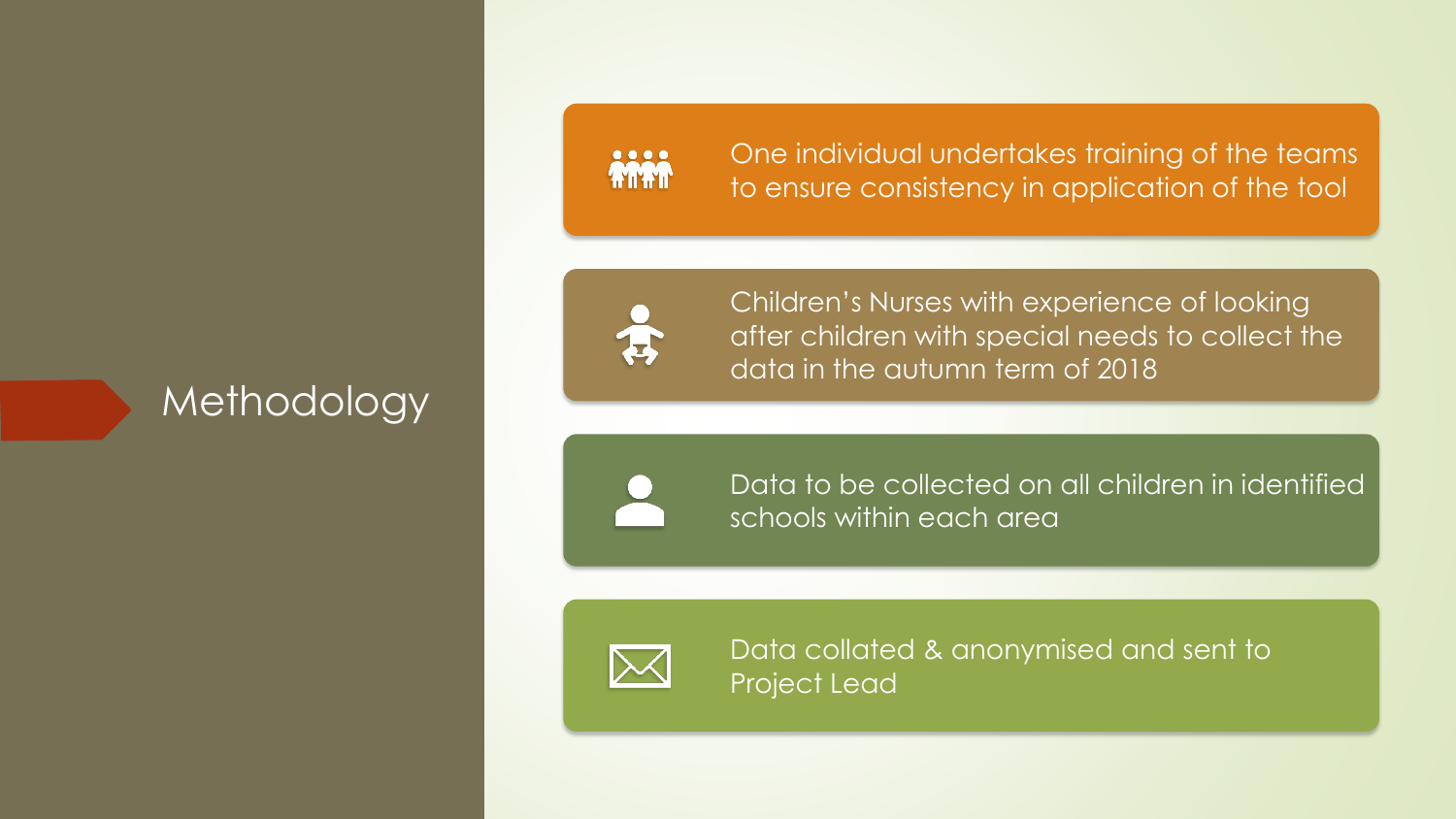

**Complex and fluctuating health needs likely during the school day**

*Indicates children's nursing priority input required & shows the need for nursing assessment during the school day* 

 $\bigcup_{\mathsf{P}}$ 

**Complex long term health conditions**

*Indicates children's nursing advice and interventions regarding LTC management during the school day*

#### **Categories** of need



**Everyday complex healthcare needs** 

*Indicates that a children's nurse is required to train a member of school staff in specific skills under delegated duties*

 $\mathcal{P}_0$ 

**Medicine Safety**

2222 **THILL** 

**Partnership plus: Safeguarding, Looked After Children, Transitions and Education Health care Plan.**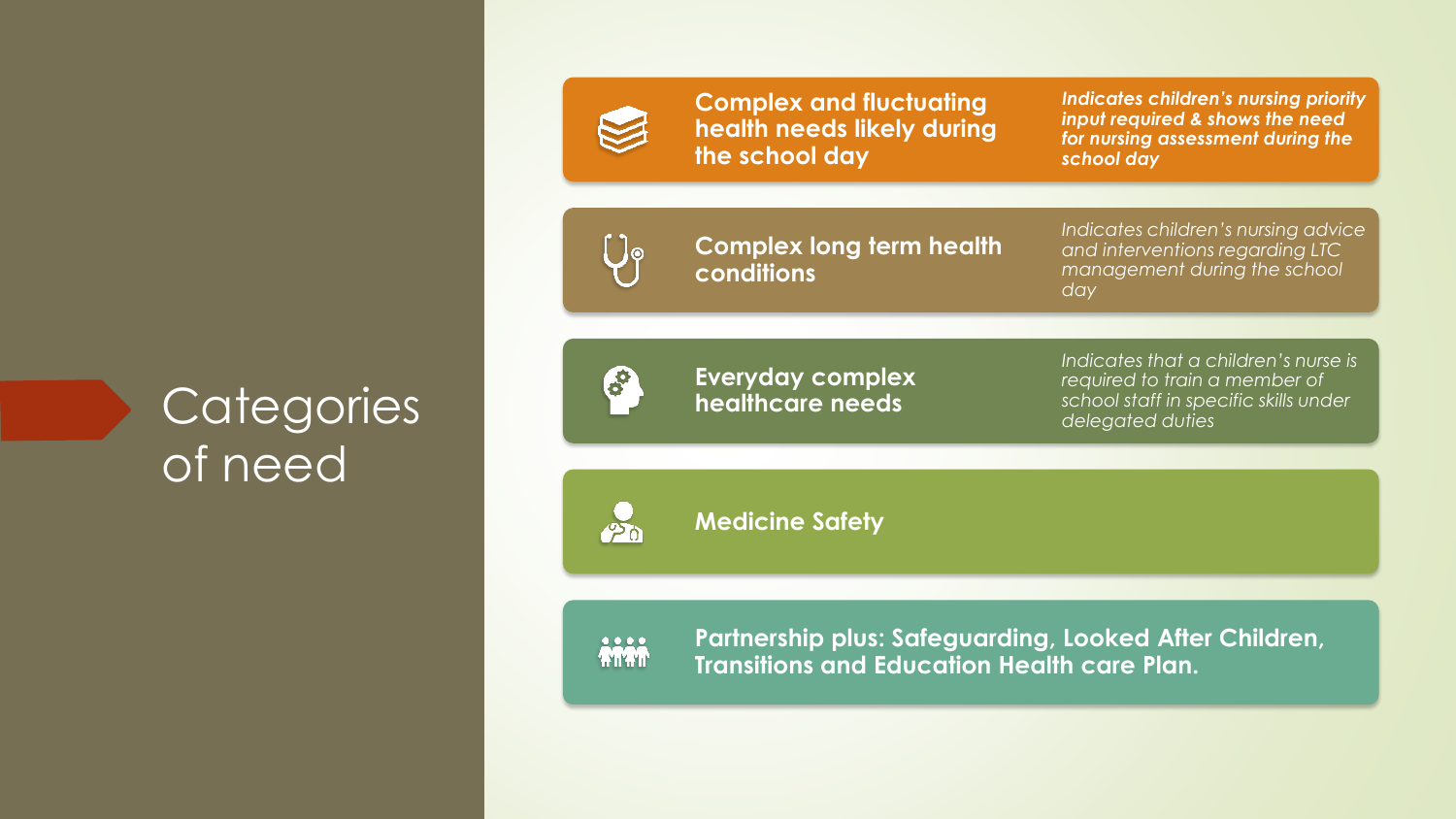# Data overview: Total number of children and schools

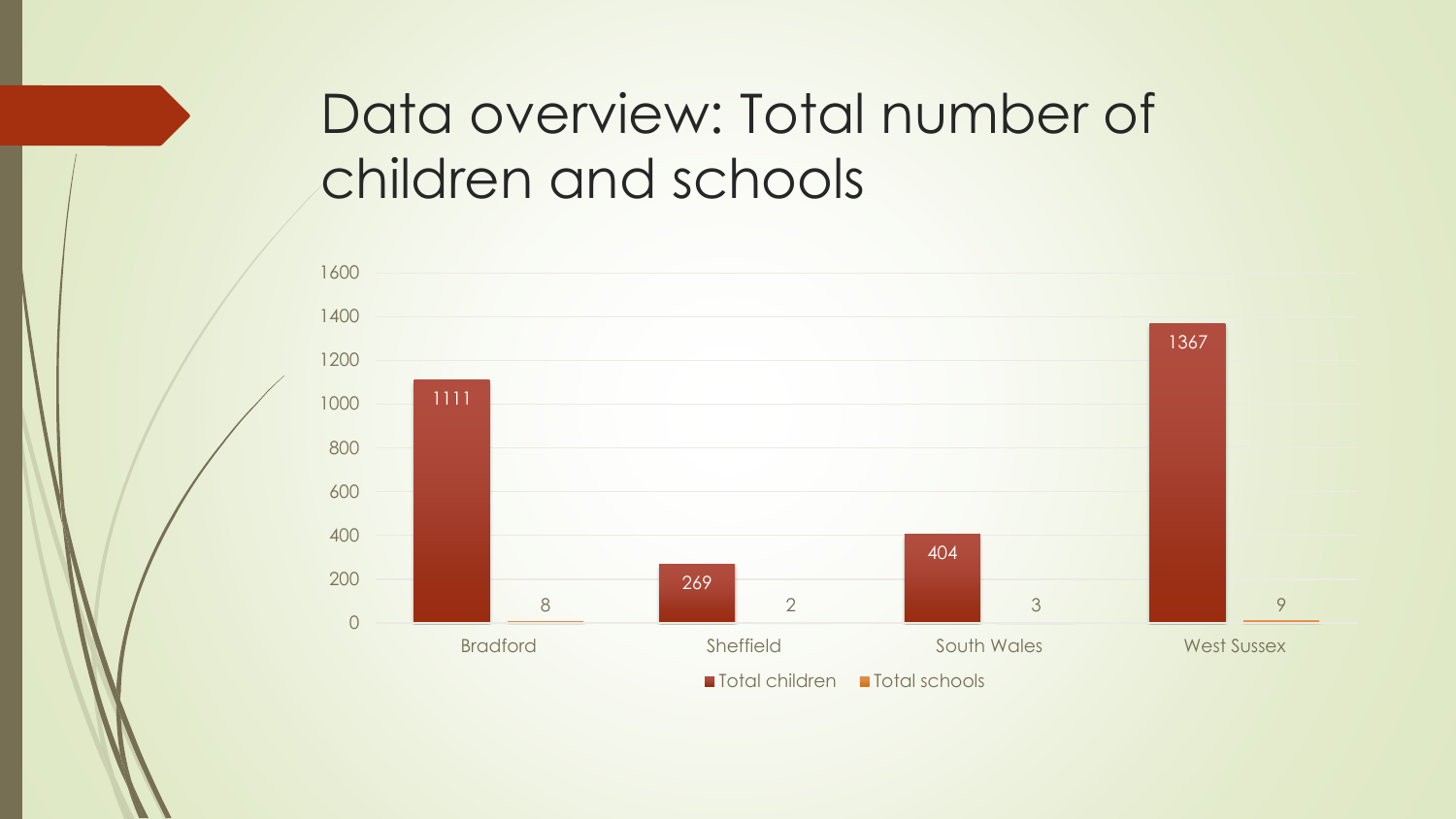

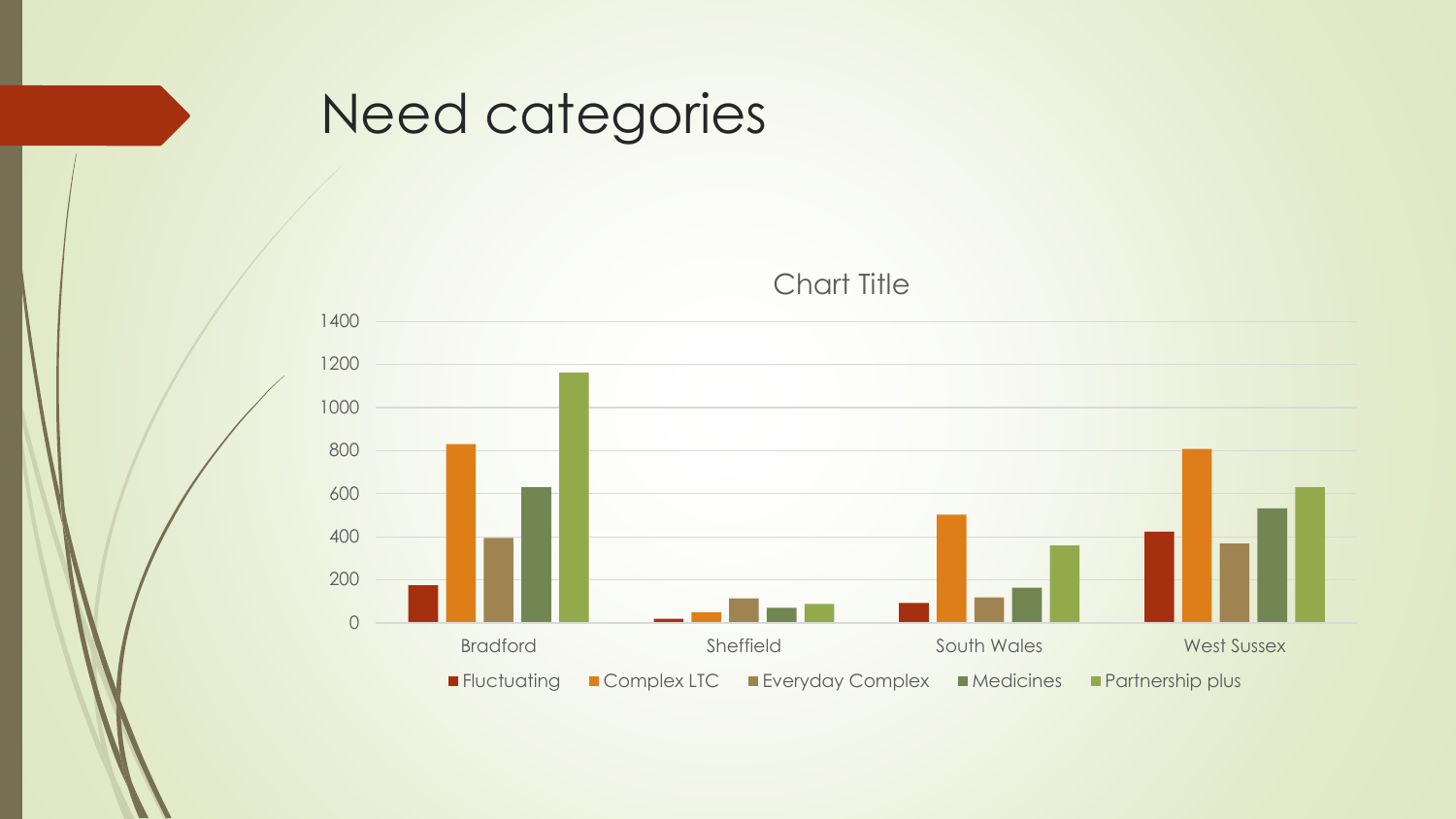

#### Number of Nurses

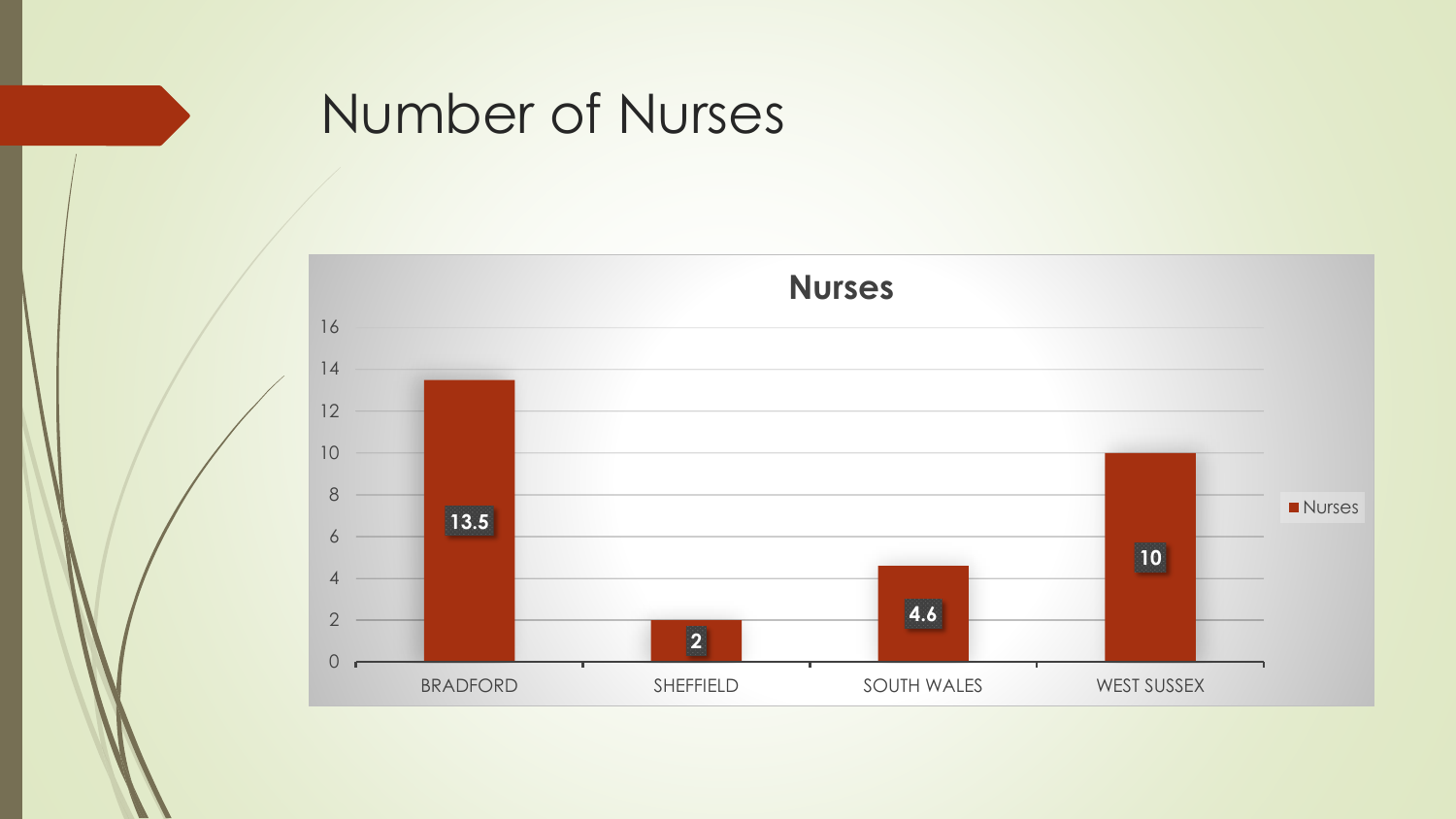# Complex & fluctuating health needs

**Table 2: Children with complex and fluctuation health needs during the school day**

|                    | Continuing<br>Care<br>Support | Life limiting<br>condition | <b>Unstable</b><br>health | <b>Nursing</b><br>needs | Other          |
|--------------------|-------------------------------|----------------------------|---------------------------|-------------------------|----------------|
| <b>Bradford</b>    | 22                            | 93                         | 60                        | $\bf{0}$                | $\mathbf 0$    |
| <b>Sheffield</b>   | $\mathbf{3}$                  | $\boldsymbol{4}$           | 12                        | $\mathbf 0$             | $\mathbf 0$    |
| <b>South Wales</b> | 12                            | 60                         | 13                        | $\overline{\mathbf{4}}$ | $\overline{2}$ |
| <b>West Sussex</b> | 59                            | 213                        | 147                       | 5                       | $\mathbf 0$    |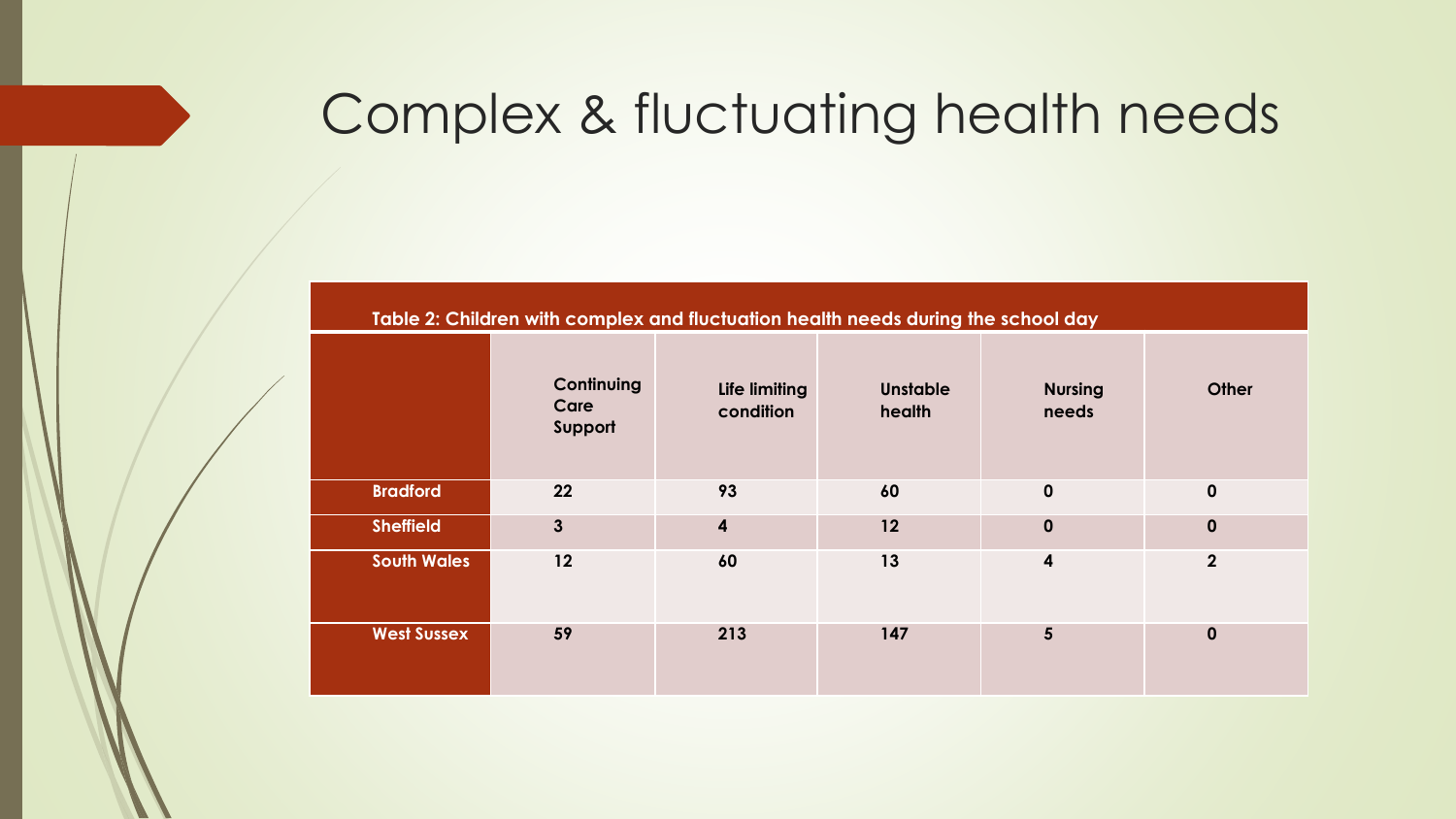## Life limiting conditions

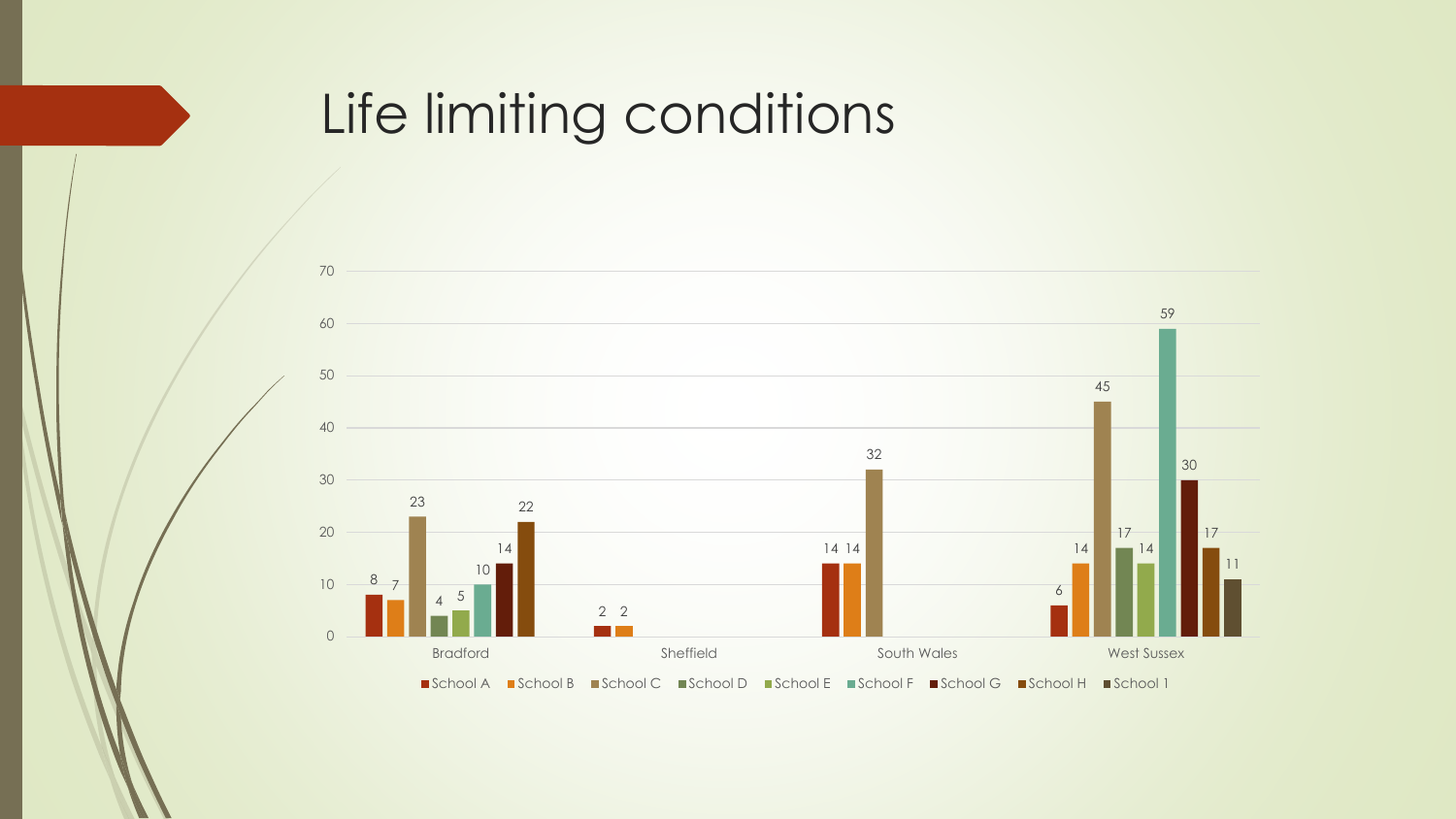#### Unpredictable or unstable health

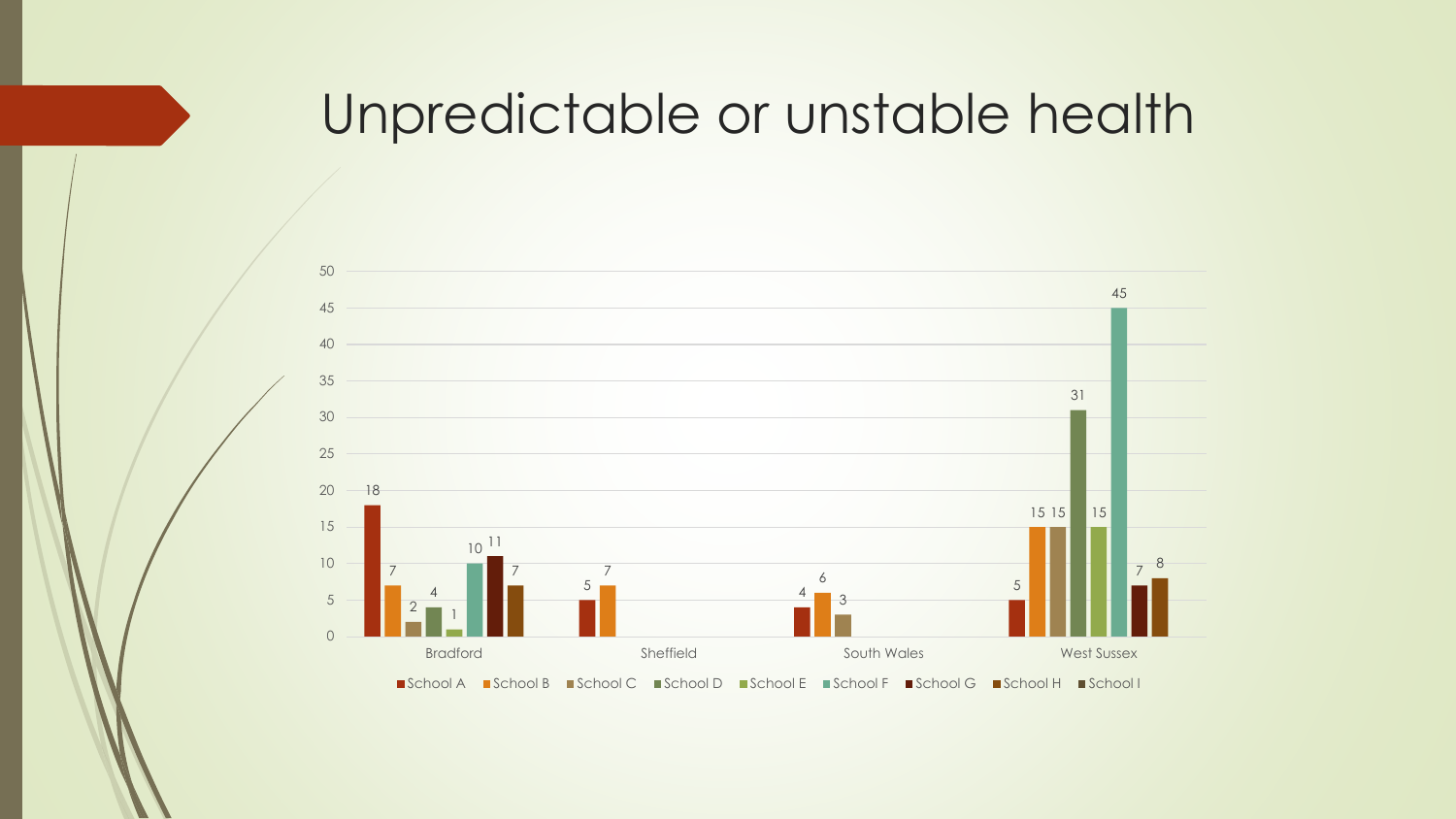## Complex long term health needs

**Number of children with complex long term conditions by health needs** 



Other (includes 132 children with ASD/ADHD)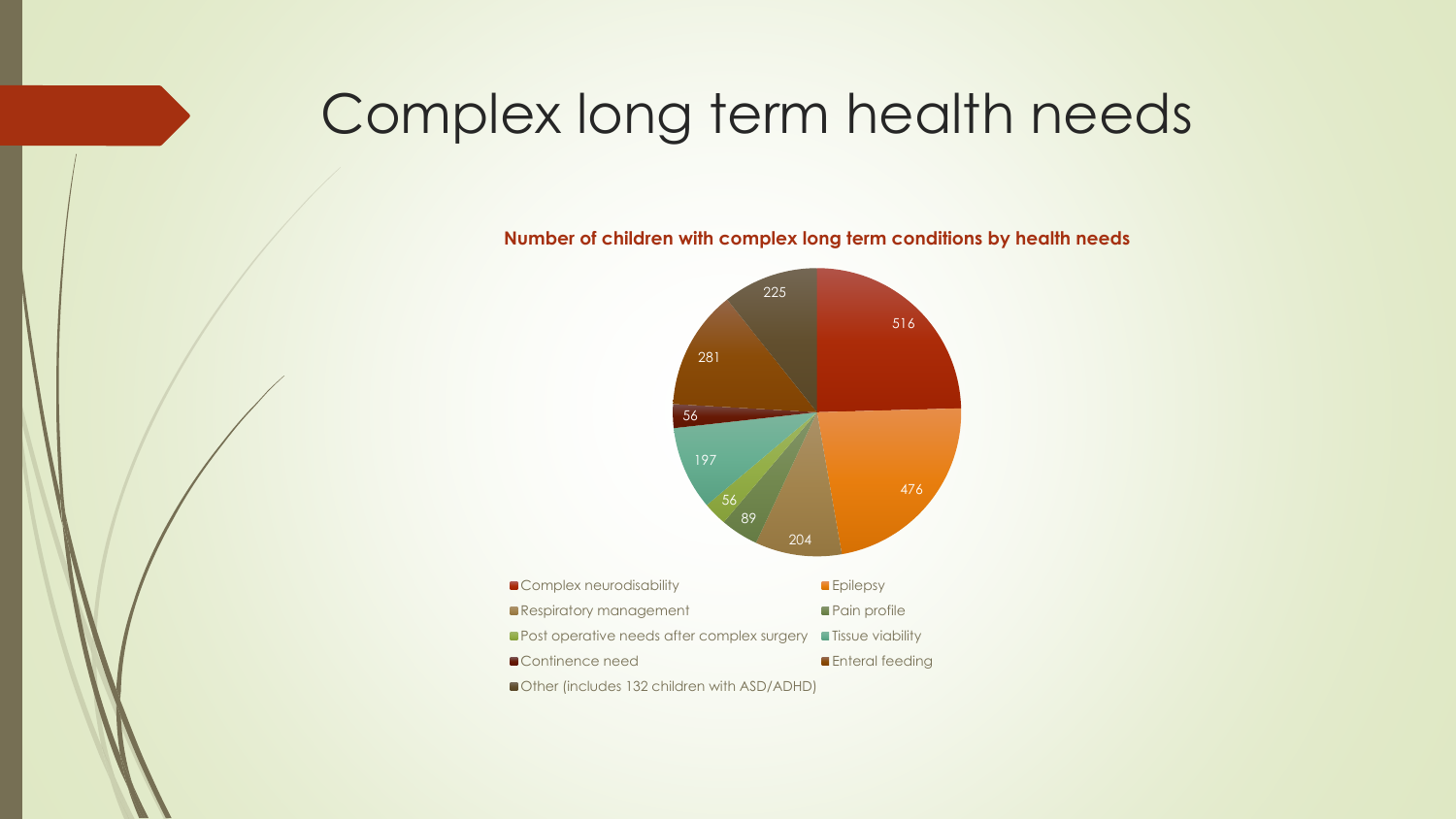#### Complex long term needs by area

|                                   | <b>Complex</b><br>neuro | <b>Epilepsy</b> | <b>Respiratory</b>      | Pain<br>profile | Post-op          | <b>Tissue</b><br>viability | Continence  | <b>Enteral</b><br>feed |
|-----------------------------------|-------------------------|-----------------|-------------------------|-----------------|------------------|----------------------------|-------------|------------------------|
| <b>Bradford</b><br><b>Schools</b> | 37                      | 21              | 5                       | 1               | 1                | $\overline{2}$             | $\mathbf 0$ | 22                     |
| <b>Sheffield</b>                  | $\boldsymbol{6}$        | 24              | $\overline{\mathbf{4}}$ | $\mathbf 0$     | $\mathbf 0$      | $\mathbf 0$                | $\bf{0}$    | 11                     |
| South<br><b>Wales</b>             | 55                      | 41              | 21                      | 1               | 1                | п                          | $\bf{0}$    | 40                     |
| <b>West</b><br><b>Sussex</b>      | $\boldsymbol{6}$        | 8               | $\boldsymbol{4}$        | $\overline{2}$  | $\boldsymbol{2}$ | $\mathbf 0$                | $\mathbf 0$ | 8                      |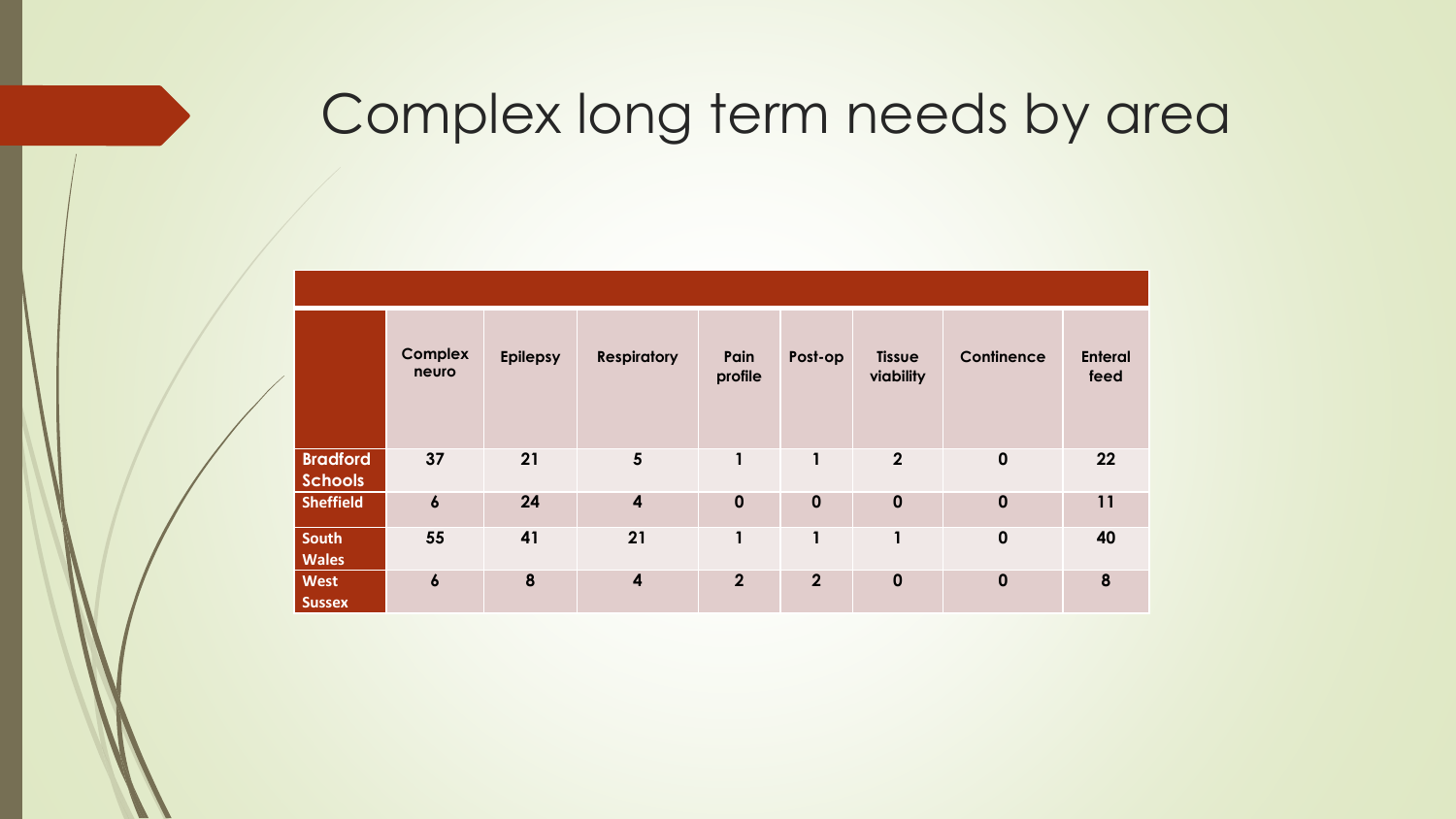# Complex neurodisability, epilepsy and enteral feeding

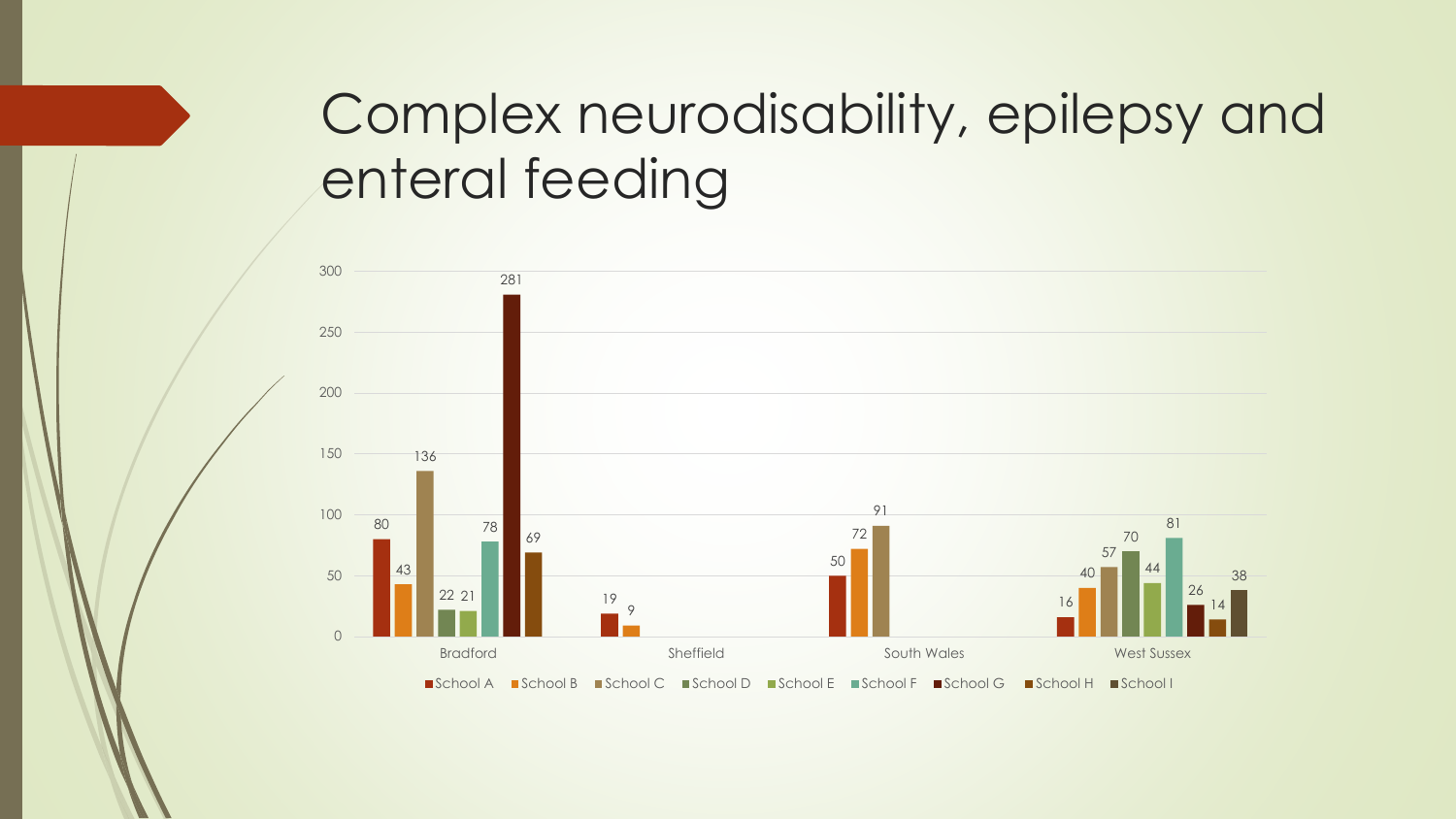# Children with complex everyday health needs

|                       | Total children with complex everyday healthcare needs |                      |                 |                  |                 |                   |                            |                 |                         |
|-----------------------|-------------------------------------------------------|----------------------|-----------------|------------------|-----------------|-------------------|----------------------------|-----------------|-------------------------|
|                       | Enteral<br>feeding                                    | Resp:<br>ventilation | Resp:<br>airway | Resp:<br>suction | Resp:<br>oxygen | Resp:<br>humidity | Epilepsy<br>rescue<br>meds | Central<br>line | <b>Blood</b><br>glucose |
| <b>Bradford</b>       | 159                                                   |                      |                 | 50               | 19              | 16                | 118                        |                 |                         |
| <b>Sheffield</b>      | 36                                                    |                      |                 | 4                |                 | $\Omega$          | 58                         |                 |                         |
| South<br><b>Wales</b> | 47                                                    | $\Omega$             |                 | 6                |                 |                   | 51                         | $\mathbf{0}$    |                         |
| West<br><b>Sussex</b> | 78                                                    | 4                    |                 | 60               | 26              | 19                | 109                        |                 | 13                      |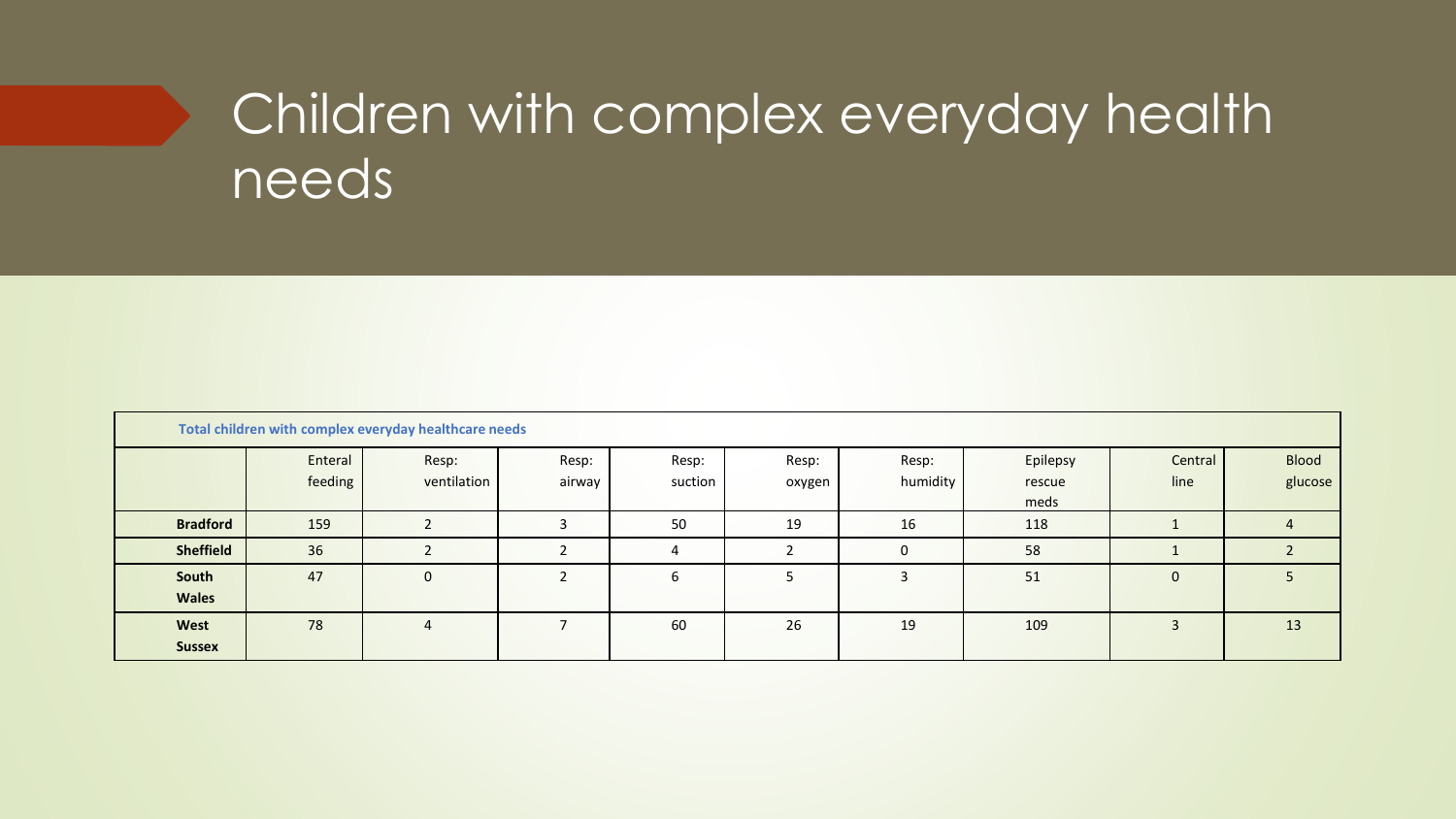

|                              | <b>Every</b><br>day | <b>Occasionally</b> | <b>Boarding</b>  |
|------------------------------|---------------------|---------------------|------------------|
| <b>Bradford</b>              | 97                  | 527                 | 6                |
| <b>Sheffield</b>             | 48                  | 23                  | 0                |
| South<br><b>Wales</b>        | 44                  | 120                 | $\boldsymbol{0}$ |
| <b>West</b><br><b>Sussex</b> | 212                 | 292                 | 28               |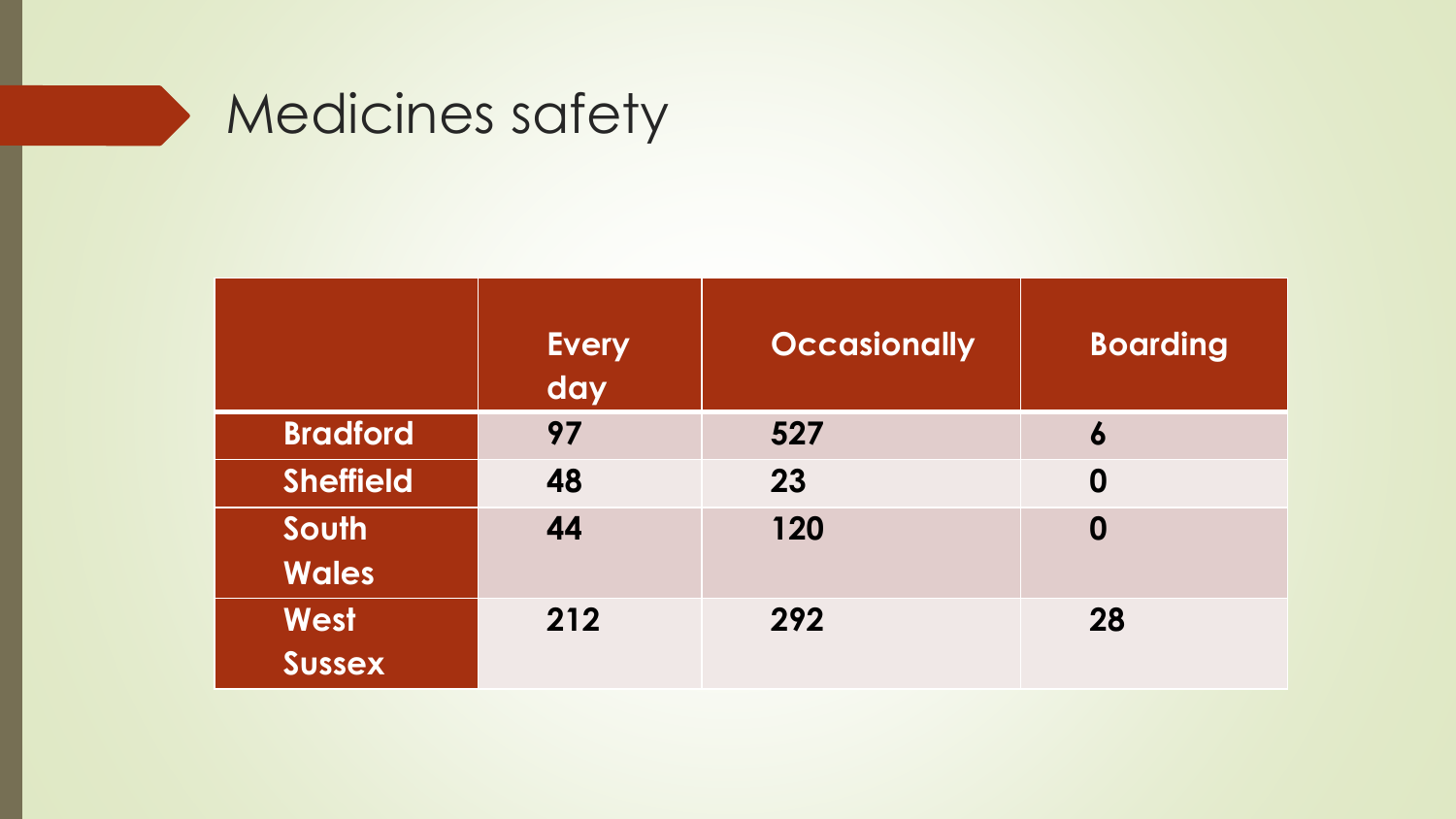# Partnership Plus

|                       | <b>CIN/LAC</b> | <b>CP Plan</b> | <b>MH</b> needs | <b>Transition</b> | <b>EHCP</b>    |
|-----------------------|----------------|----------------|-----------------|-------------------|----------------|
| <b>Bradford</b>       | 206            | 10             | 122             | 166               | 659            |
| <b>Sheffield</b>      | 9              | $\mathcal{S}$  | 30              | 47                | $\overline{O}$ |
| South<br><b>Wales</b> | 138            | 10             | 47              | 37                | 162            |
| West<br><b>Sussex</b> | 145            | 25             | 81              | 75                | 256            |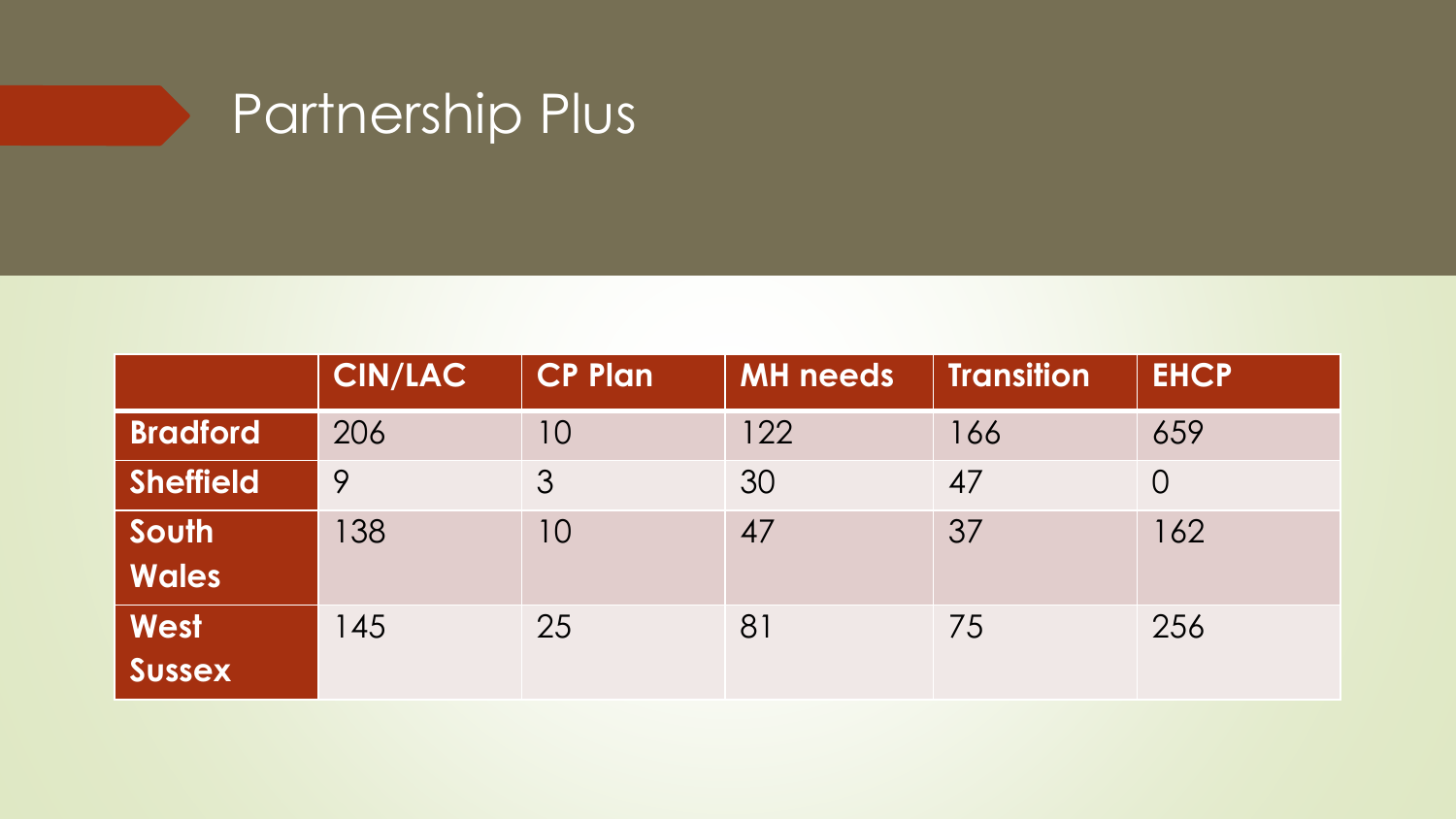# Nursing

- Role of nurse varies widely between areas
- Calculation of numbers of staff to be trained varies from all staff to multipliers/child
- Most nurses employed term time only
- Provision for continuing care packages in school varies e.g. carer attends school with child, school staff or school nurses provide care
- EHCPs form the vast majority of the work in partnership plus in some areas
- Nursing numbers are not based on number of children
	- Ratio in Bradford 90 children: 1 nurse (last year 70:1)
	- $\blacktriangleright$  Variation 1:135 to 1:88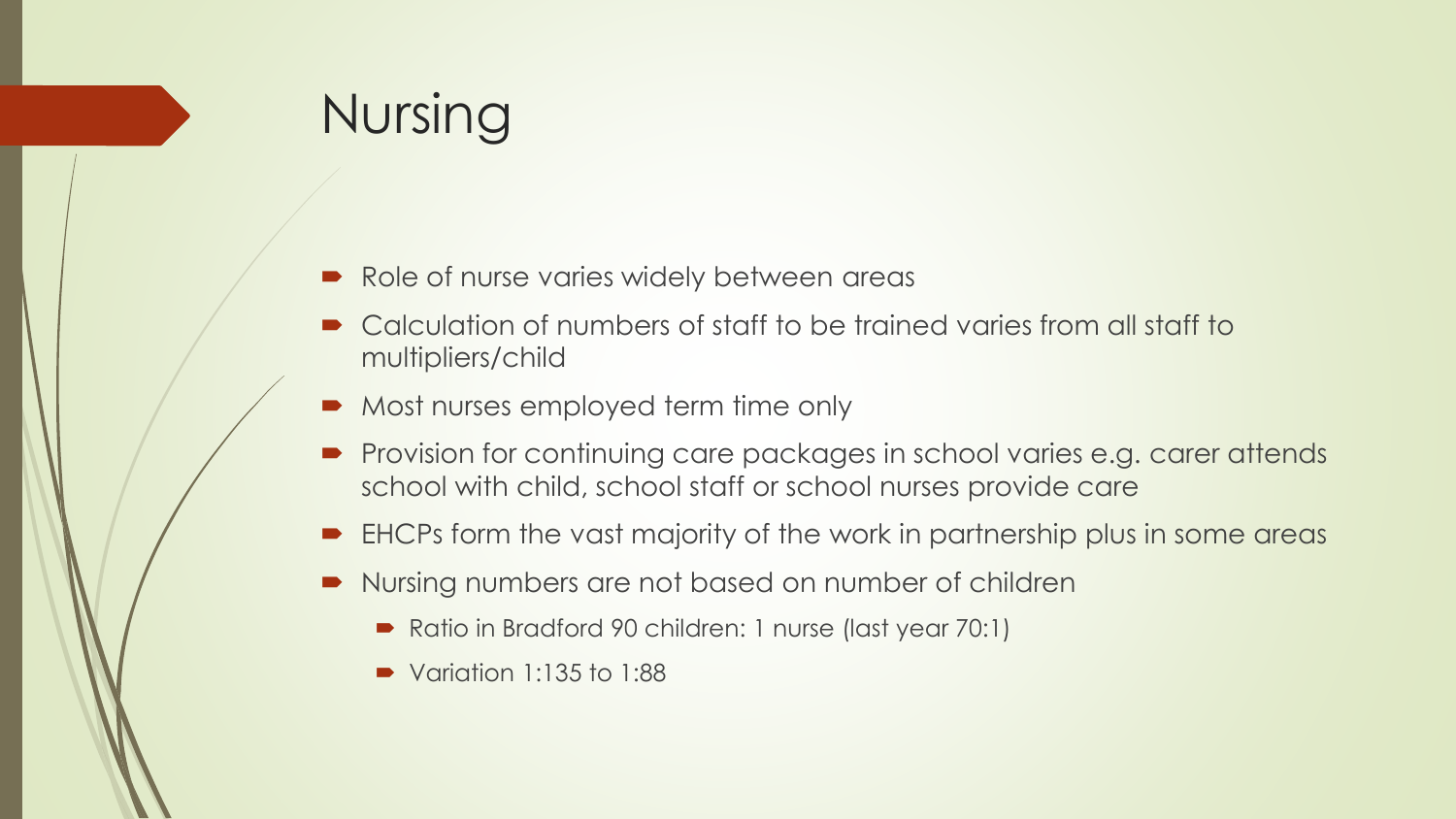# Components of nursing role

- Providing public health, 'children with disability' & children's community nursing functions
- **Educator**
- **Coordinator**
- Governance including risk management
- Multidisciplinary working e.g. safeguarding, clinics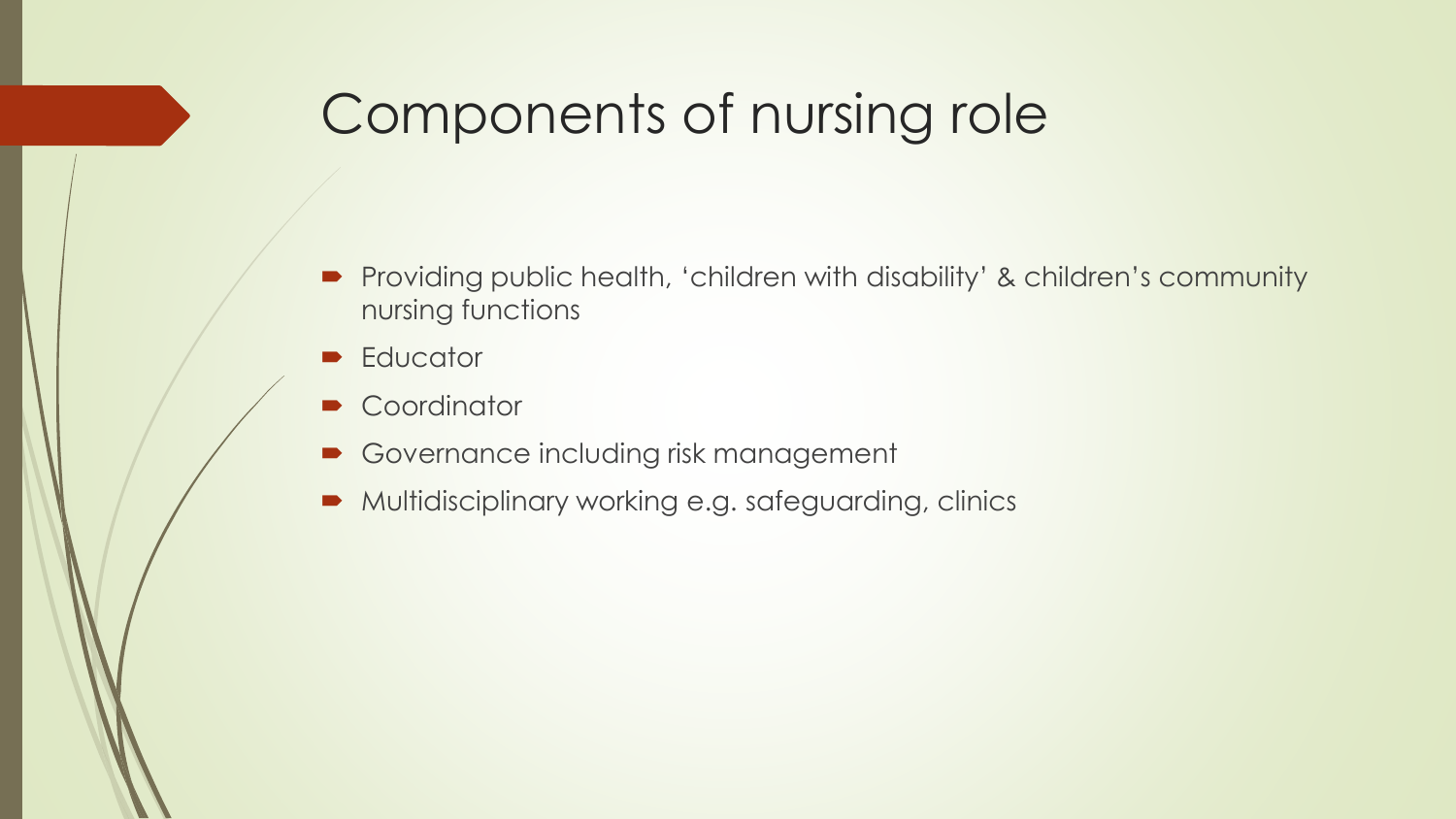#### Recommendations

- Need a minimum of one nurse in school when school is open
	- Difficult to stipulate ratios from this data but looking at formula based on level of complexity
- Clear commissioning agreement including funding streams
- Need clear combined governance framework for all agencies involved
- All special needs schools should use the assessment of needs tool
	- Where used teams have managed to get an increase in staffing based on evidence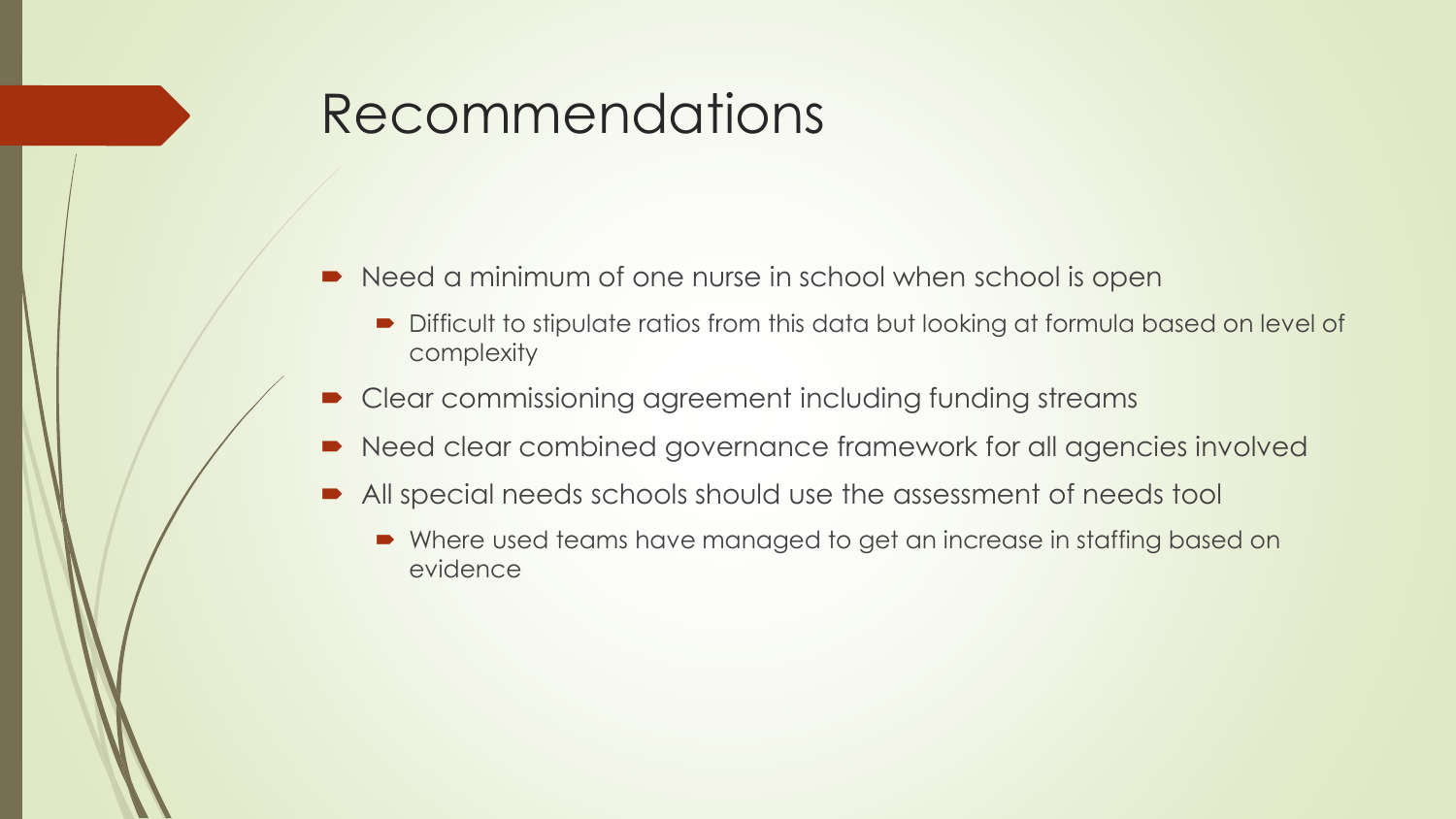# Ongoing work

- **Bradford undertaking further work with the Centre for Applied Research in** Education (CARE) & Born in Bradford
- Use evidence to work on governance frameworks in schools RCN CCN revised guidance
	- **D** Job descriptions
	- $\blacksquare$  Training and competence assessment
	- **•** Incident management including medications
	- Continuing care packages